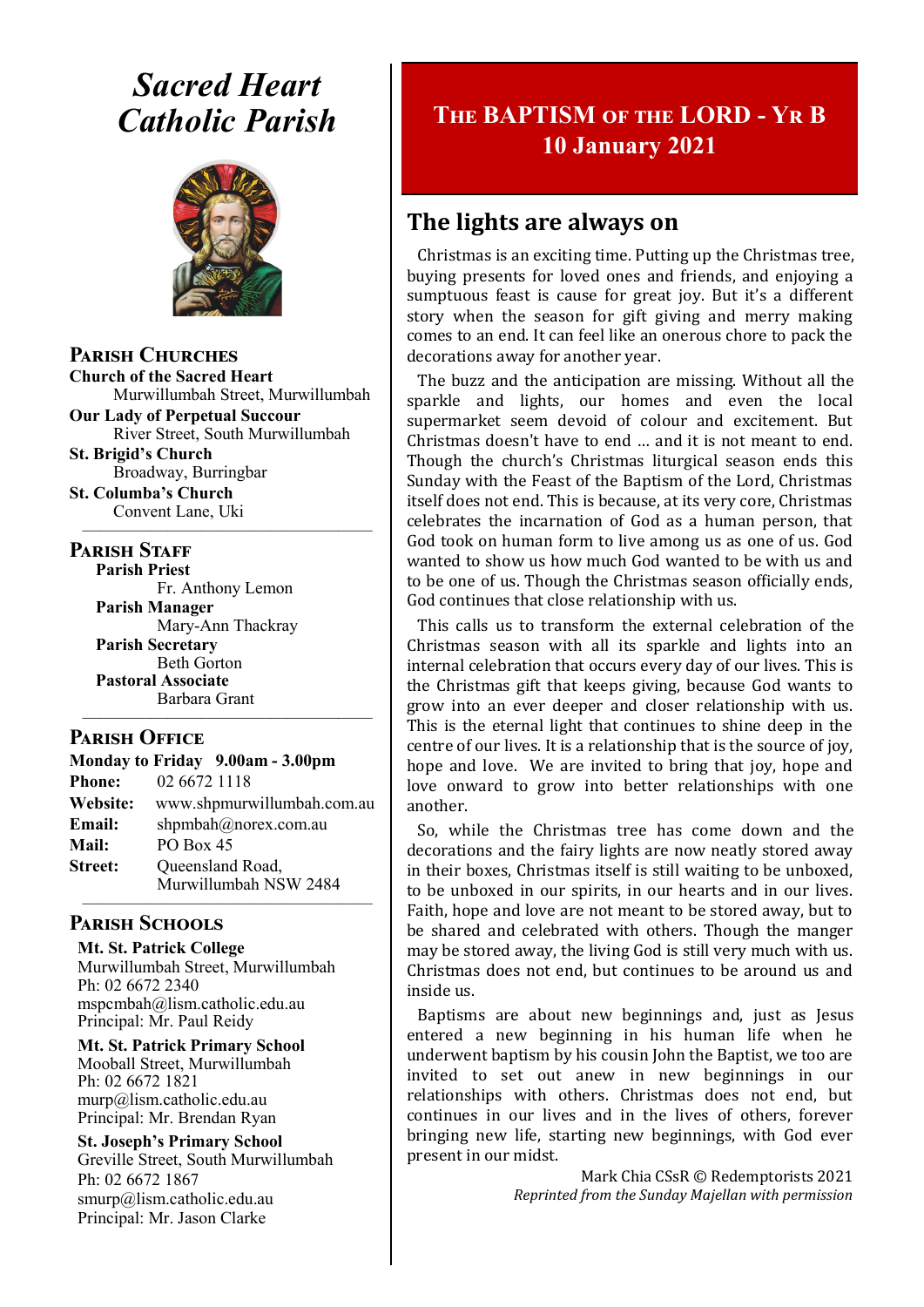# This week in the Parish

| Sunday 10 Jan                  | THE BAPTISM OF THE LORD - YR B<br>8:00 am - Mass<br>10:00 am - Mass | <b>RECONCILIATION:</b><br>Saturday: 5.30pm - 5.50pm<br>Sunday: 7.30am - 7.50am |
|--------------------------------|---------------------------------------------------------------------|--------------------------------------------------------------------------------|
| Tuesday 12 Jan                 | No Mass today                                                       |                                                                                |
| Wednesday 13 Jan No Mass today |                                                                     |                                                                                |
| Thursday 14 Jan                | No Mass today                                                       |                                                                                |
|                                | 9:15am - Legion of Mary - South Meeting Room                        |                                                                                |
| Friday 15 Jan                  | No Mass today                                                       |                                                                                |
| Saturday 16 Jan                | 6:00 pm - Vigil Mass                                                |                                                                                |
| Sunday 17 Jan                  | 2ND SUNDAY IN ORDINARY TIME - YR B                                  |                                                                                |
|                                | 8:00 am - Mass<br>10:00 am - Mass                                   |                                                                                |
|                                |                                                                     |                                                                                |

**Readings next Sunday: 2nd SUNDAY in ORDINARY TIME - Year B 1 Sam 3:3-10, 19; 1 Cor 6:13-15, 17-20; Jn 1:35-42**

## **Please Pray For:**

#### **Recently Deceased:**

Carl Johnston, Loretta Clark, Stephen Sweetnam, Caterina Bonomini, Bill Hyde.

#### **Anniversaries:**

Fr Tony Casey.

#### **Those Who Are Sick:**

Miles Larkin, Frances Wright, James Wallace.

## **REFLECTION** by Dianne Bergant CSA

With this feast, the Christmas cycle comes to a close. It expands the universality of God's presence proclaimed on the Epiphany and locates it in the messianic mission of Jesus established at his baptism. It might be seen as the summary of the entire liturgical cycle: the one born among us is the servant of God who brings to all the nations a universal promise of justice and the fulfilment of hope.

Jesus is mysterious servant through whom God's saving action is accomplished. He is the light that guides those in darkness. He has been given to the nations as the promise of liberation and the hope of the age to come. His mission is directed to all peoples. Since God's voice spoke over creation and over the head of Jesus as he emerged from the waters of the Jordan, God's regeneration of nature is accomplished in and through him.

Anointed by the Spirit, Jesus is commissioned to begin his prophetic work and ministry, a work of inclusivity and the relinquishment of bondage and fear. As the heavens opened, Jesus was identified 5 share in his prophetic and divine ministry. They too receive at baptism a commission to commit themselves to the service of the poor and to the cause of compassion. The feast of the Baptism of Jesus is a reminder of the call to Christian service.

## **View Mass At Home**

There are several options to tune into Mass at home: **ONLINE:** 

- Bishop Greg Homeming is livestreaming Sunday Mass at 8:00am. Follow the link from lismorediocese.org or going straight to the 'Lismore Diocese' channel on YouTube.
- Mass on Demand: http://10play.com.au/mass-for-you-at-home

#### **FREEVIEW TV:**

Tune in to channel 10 on Sunday mornings at 6:00am for 'Mass for You at Home'.

**Parish Men's Group next get together**

**Wednesday 20 January Lunch at Imperial Hotel - 12 noon**

**It is necessary to confirm attending as a table has been booked. Please contact: Alex Lever 0458 817 021 or 6672 1908** *(leave message)* 

**All Men Are Welcome!**

If we have no peace, it is because we have forgotten that we belong to one another *Saint Teresa of Calcutta*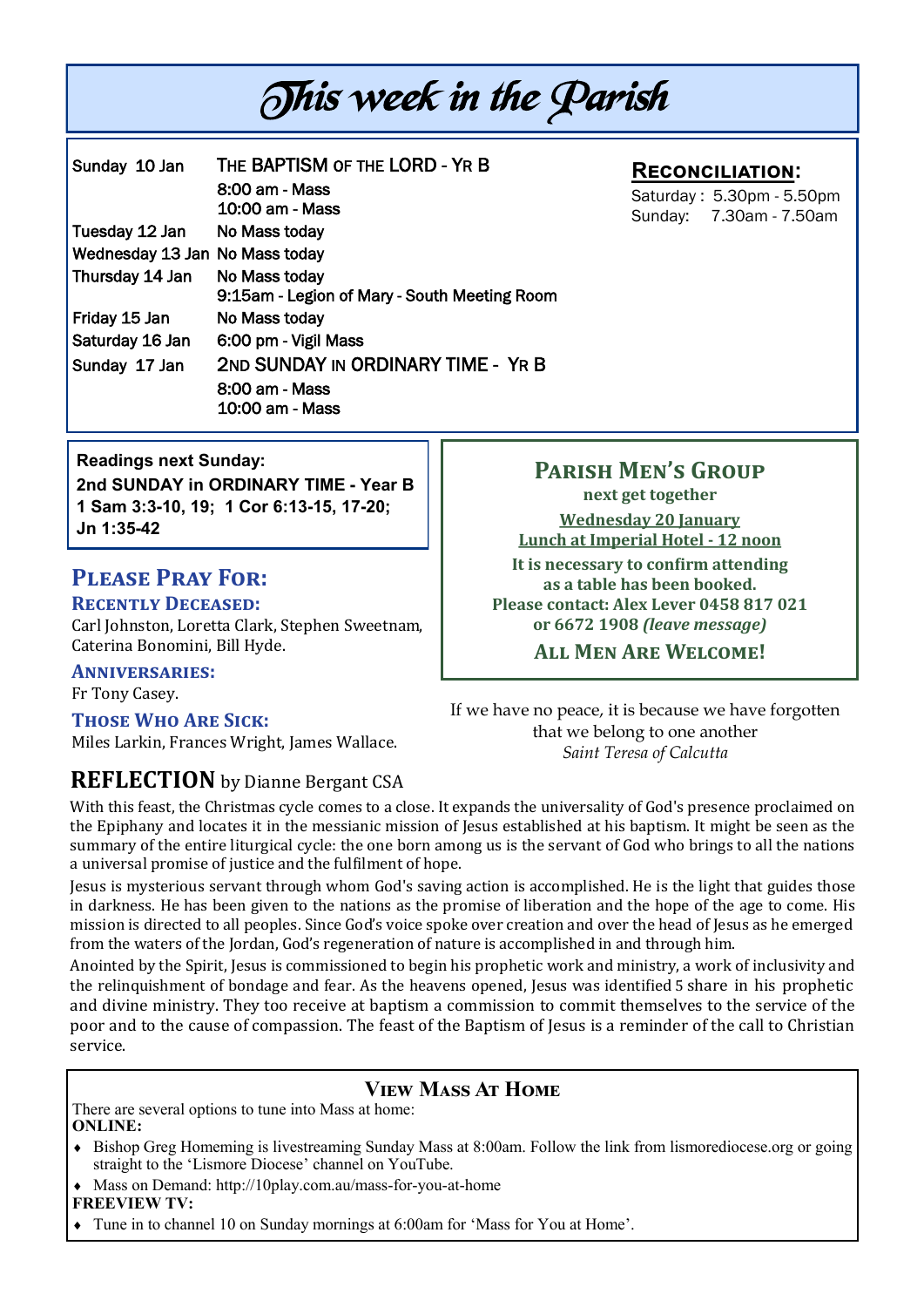

#### **READINGS FOR TODAY Please Note: Today's Readings are Year A alternative readings**

#### **FIRST READING:** Is 42:1-4, 6-7

A reading from the prophet Isaiah

Thus says the Lord:

Here is my servant whom I uphold, my chosen one in whom my soul delights. I have endowed him with my spirit that he may bring true justice to the nations. He does not cry out or shout aloud, or make his voice heard in the streets. He does not break the crushed reed, nor quench the wavering flame. Faithfully he brings true justice; he will neither waver, nor be crushed until true justice is established on earth for the islands are awaiting his law. I, the Lord, have called you to serve the cause of right; I have taken you by the hand and formed you; I have appointed you as covenant of the people and light of the nations, to open the eyes of the blind, to free captives from prison, and those who live in darkness from the dungeon.

#### **RESPONSORIAL PSALM: (Ps 28)**

#### R: **The Lord will bless his people with peace.**

#### **SECOND READING: ACTS 10:34-38**

#### A reading from the Acts of the Apostles

Peter addressed Cornelius and his household: 'The truth I have now come to realise' he said 'is that God does not have favourites, but that anybody of any nationality who fears God and does what is right is acceptable to him.

'It is true, God sent his word to the people of Israel, and it was to them that the good news of peace was brought by Jesus Christ - but Jesus Christ is Lord of all men. You must have heard about the recent happenings in Judaea; about Jesus of Nazareth and how he began in Galilee, after John had been preaching baptism. God had anointed him with the Holy Spirit and with power, and because God was with him, Jesus went about doing good and curing all who had fallen into the power of the devil.'

#### **GOSPEL ACCLAMATION:**

**Alleluia, Alleluia!**

**The heavens were opened and the Father's voice was heard: this is my beloved Son, hear him. Alleluia!** 

## **BAPTISM:**

#### **INITIATION RITUALS**

A common thread in human cultures, tribes and societies is ritualistic initiations that mark the various stages of life. They relate to all kinds of stages, such as; welcoming a new baby, introducing boys to manhood, marriage, grandparenthood and death. Catholicism has always supported the fundamental wisdom of the human need for ritual and initiation and it is woven into a rich tapestry of faith and culture.

**Every culture has rich and unique practices and expectations in the details, but they all essentially point us towards this universal truth: our life here is a process of change.**

#### **What is a Sacrament?**

A Sacrament is a sign of God's love. It is not only a sign of God's love, it also makes God's love real and concrete in our lives.

God's love is a vast mystery, complex and rich beyond full human comprehension. None-the-less, the Sacraments help us to understand this love, however imperfect and incomplete that understanding may be. Each Sacrament illuminates a dimension of God's love with particular clarity. Baptism shines the spot-light on the love of the Father for his sons and daughters.

In its essence, Baptism is a spiritual rebirth where your child enters into kinship with God. No longer is she simply a daughter in the human family, she is now a beloved daughter in God's family, a princess in the Kingdom of God; your son a prince.

#### **The Waters of Birth…**

There are many symbols used in a Baptism ceremony, but only one is the critical, sacramental gesture. Each Sacrament has both sacred words and a sacred gesture and both need to be present in order for the Sacrament to take place and to be considered valid.

In Baptism the sacred words are: I baptise you in the Name of the Father and of the Son and of the Holy Spirit. The sacred gesture is the immersion in water. Why water? Water is a symbol of birth. The baptismal waters give us a tangible, sensory expression of a spiritual reality: we are reborn spiritually as children of God.

We can't actually see the child being spiritually reborn, but we know it happens because we hear the words and<br>see the child emerging from the water. see the child emerging from the water. In Baptism the symbol of water signifies your child's birth into the life of Christ. As the water flows and the words of Baptism are prayed, a deeper reality is taking place: your child is being embraced by God the Father as one of his own.

*Baptism comes from a Greek word meaning "to plunge" or "immerse". By being immersed in water we enter into the 'tomb' with Jesus and rise again with him as a 'new creature.' (CCC #1214)*